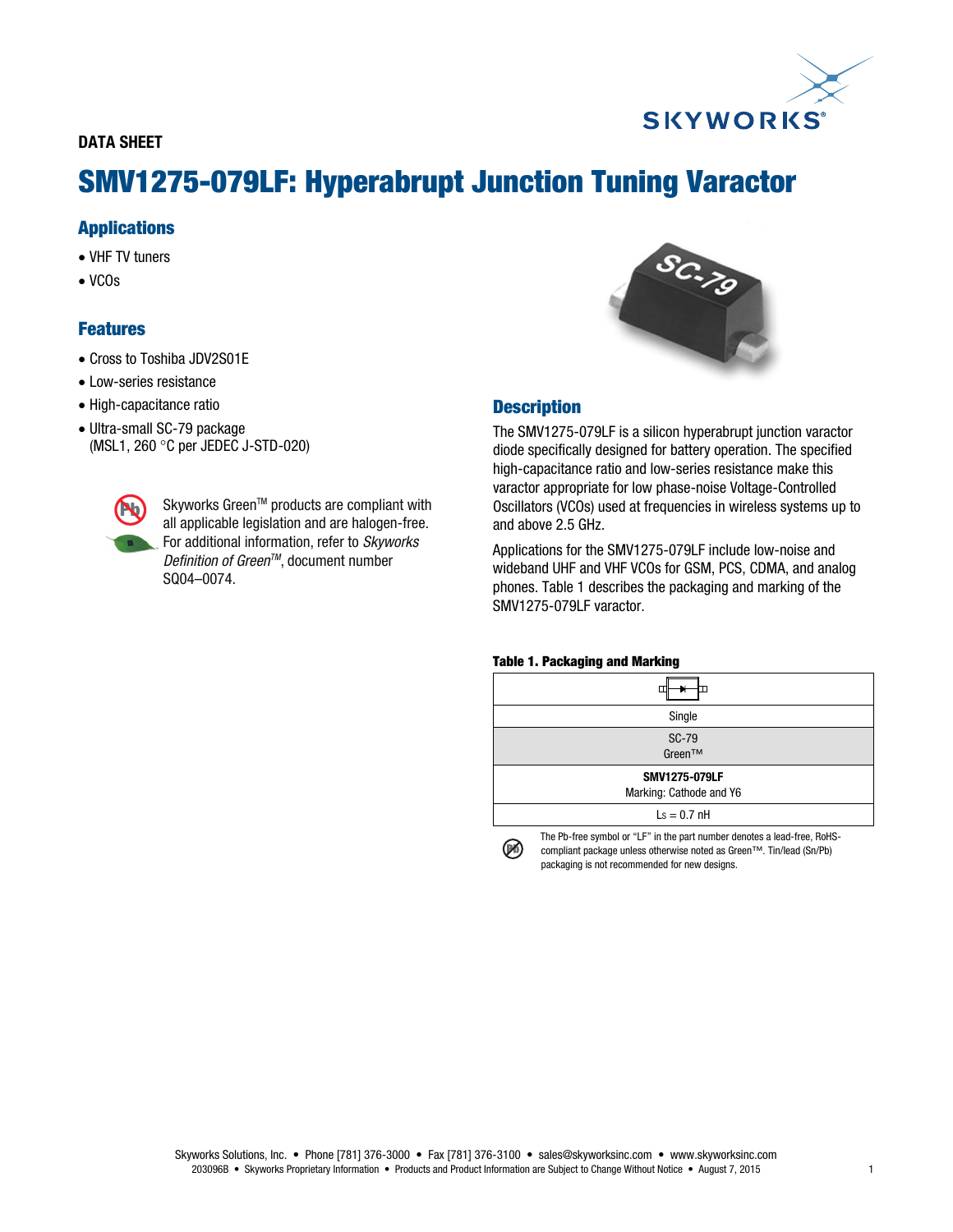#### Electrical and Mechanical Specifications

The absolute maximum ratings of the SMV1275-079LF varactor are provided in Table 2. Electrical specifications are provided in Table 3. Typical capacitance values are listed in Table 4. The relationship between capacitance and reverse voltage is illustrated in Figure 1.

The SPICE model for the SMV1275-079LF varactor is shown in Figure 2 and the associated model parameters are provided in Table 5.

Package dimensions are shown in Figure 3, and tape and reel dimensions are provided in Figure 4.

#### Package and Handling Information

Instructions on the shipping container label regarding exposure to moisture after the container seal is broken must be followed. Otherwise, problems related to moisture absorption may occur when the part is subjected to high temperature during solder assembly.

The SMV1275-079LF varactor is rated to Moisture Sensitivity Level 1 (MSL1) at 260  $\degree$ C. It can be used for lead or lead-free soldering. For additional information, refer to the Skyworks Application Note, Solder Reflow Information, document number 200164.

Care must be taken when attaching this product, whether it is done manually or in a production solder reflow environment. Production quantities of this product are shipped in a standard tape and reel format.

#### Table 2. SMV1275-079LF Absolute Maximum Ratings (Note 1)

| <b>Parameter</b>      | Symbol           | <b>Minimum</b> | <b>Typical</b> | <b>Maximum</b> | <b>Units</b> |
|-----------------------|------------------|----------------|----------------|----------------|--------------|
| Reverse voltage       | VR               |                |                | 10             |              |
| Forward current       |                  |                |                | 20             | mA           |
| Power dissipation     | P <sub>DIS</sub> |                |                | 250            | mW           |
| Operating temperature | Top              | $-55$          |                | $+125$         | ۰c           |
| Storage temperature   | <b>T</b> stg     | $-55$          |                | $+150$         | °C           |

Note 1: Exposure to maximum rating conditions for extended periods may reduce device reliability. There is no damage to device with only one parameter set at the limit and all other parameters set at or below their nominal value. Exceeding any of the limits listed here may result in permanent damage to the device.

CAUTION: Although this device is designed to be as robust as possible, electrostatic discharge (ESD) can damage this device. This device must be protected at all times from ESD. Static charges may easily produce potentials of several kilovolts on the human body or equipment, which can discharge without detection. Industry-standard ESD precautions should be used at all times.

#### Table 3. SMV1275-079LF Electrical Specifications (Note 1) (Top =  $25 °C$ , Unless Otherwise Noted)

| <b>Parameter</b>  | <b>Symbol</b>   | <b>Test Condition</b>      | <b>Min</b> | <b>Typical</b> | <b>Max</b> | <b>Units</b> |
|-------------------|-----------------|----------------------------|------------|----------------|------------|--------------|
| Reverse current   | <b>IR</b>       | $V_R = 10 V$               |            |                | 10         | nA           |
| Capacitance       | Cт              | $f = 1$ MHz                |            |                |            |              |
|                   |                 | $V_R = 1 V$                | 2.85       |                | 3.45       | pF           |
|                   |                 | $V_R = 4 V$                | 1.35       |                | 1.81       | pF           |
| Capacitance ratio | C <sub>TR</sub> | $C_T @ 1 V/C_T @ 4 V$      | 1.8        |                |            |              |
| Series resistance | Rs              | $f = 470$ MHz, $V_R = 1$ V |            |                | 0.7        | Ω            |
| Breakdown voltage | <b>VBR</b>      | $I_R = 10 \mu A$           | 10         |                |            |              |

Note 1: Performance is guaranteed only under the conditions listed in this Table.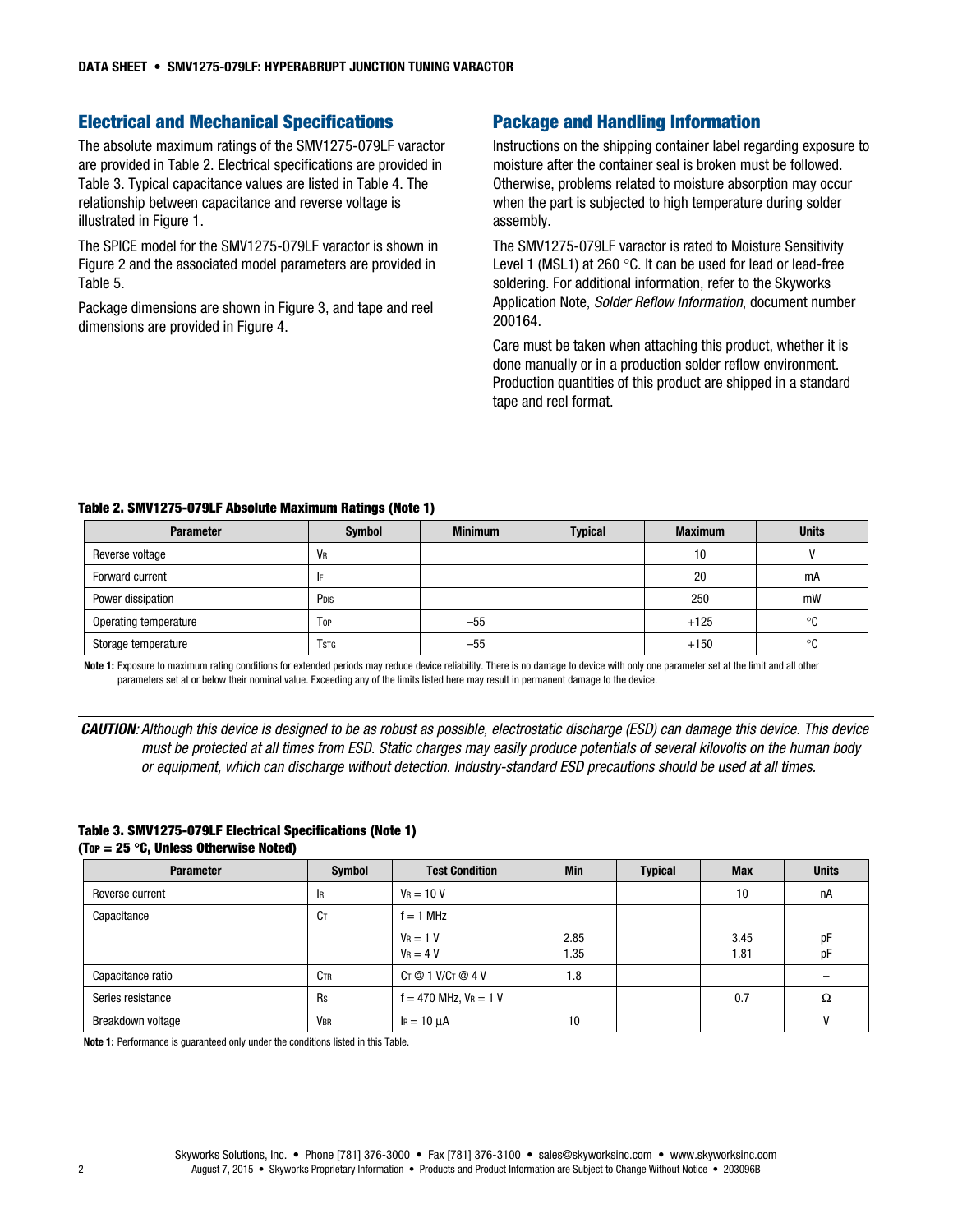| <b>VR</b><br>(V) | <b>CT</b><br>(pF) | <b>VR</b><br>(V) | СT<br>(pF) |  |
|------------------|-------------------|------------------|------------|--|
|                  | 4.74              |                  | 1.14       |  |
|                  | 3.06              |                  | 1.05       |  |
|                  | 2.32              |                  | 0.99       |  |
|                  | 1.87              | 10               | 0.95       |  |
|                  | 1.58              | 10               | 0.89       |  |
|                  | 1.39              | 14               | 0.86       |  |
|                  | 1.24              | 16               | 0.83       |  |

#### Table 4. Capacitance vs Reverse Voltage

# Typical Performance Characteristics



Figure 1. Capacitance vs Reverse Voltage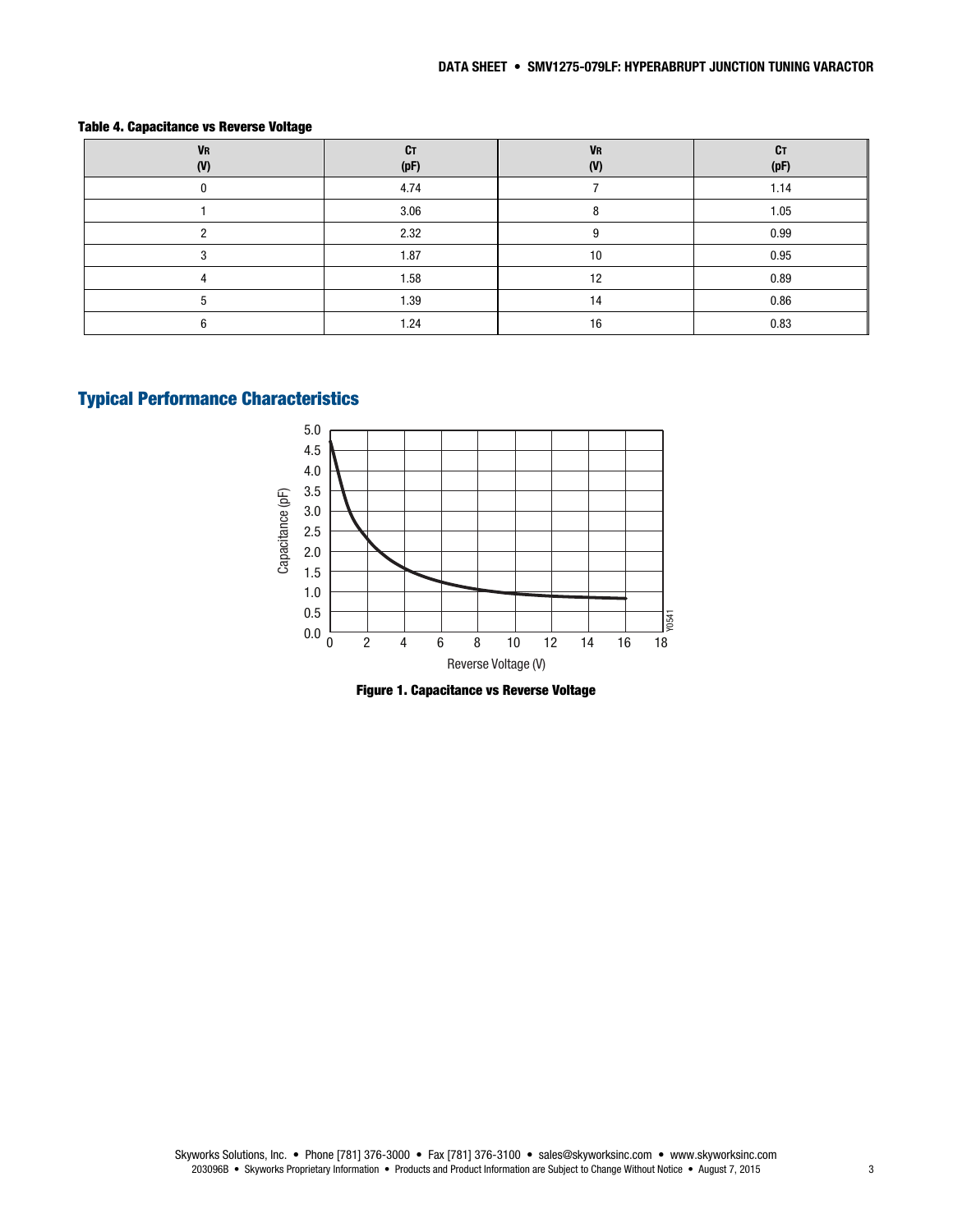

Figure 2. SPICE Model

#### Table 5. SPICE Model Parameters

| <b>Part Number</b> | CJ0<br>(pF | VJ<br>$\mathbf{u}$  | M    | UP<br>(pF | п.<br>n,<br>$\sim$<br>777 | LJ<br>(nH)                    |
|--------------------|------------|---------------------|------|-----------|---------------------------|-------------------------------|
| SMV1275-079LF      | 4<br>T. 1  | 0.40<br><b>U.IO</b> | 0.41 | 0.18      | n n<br>v.v                | $\mathsf{v} \cdot \mathsf{r}$ |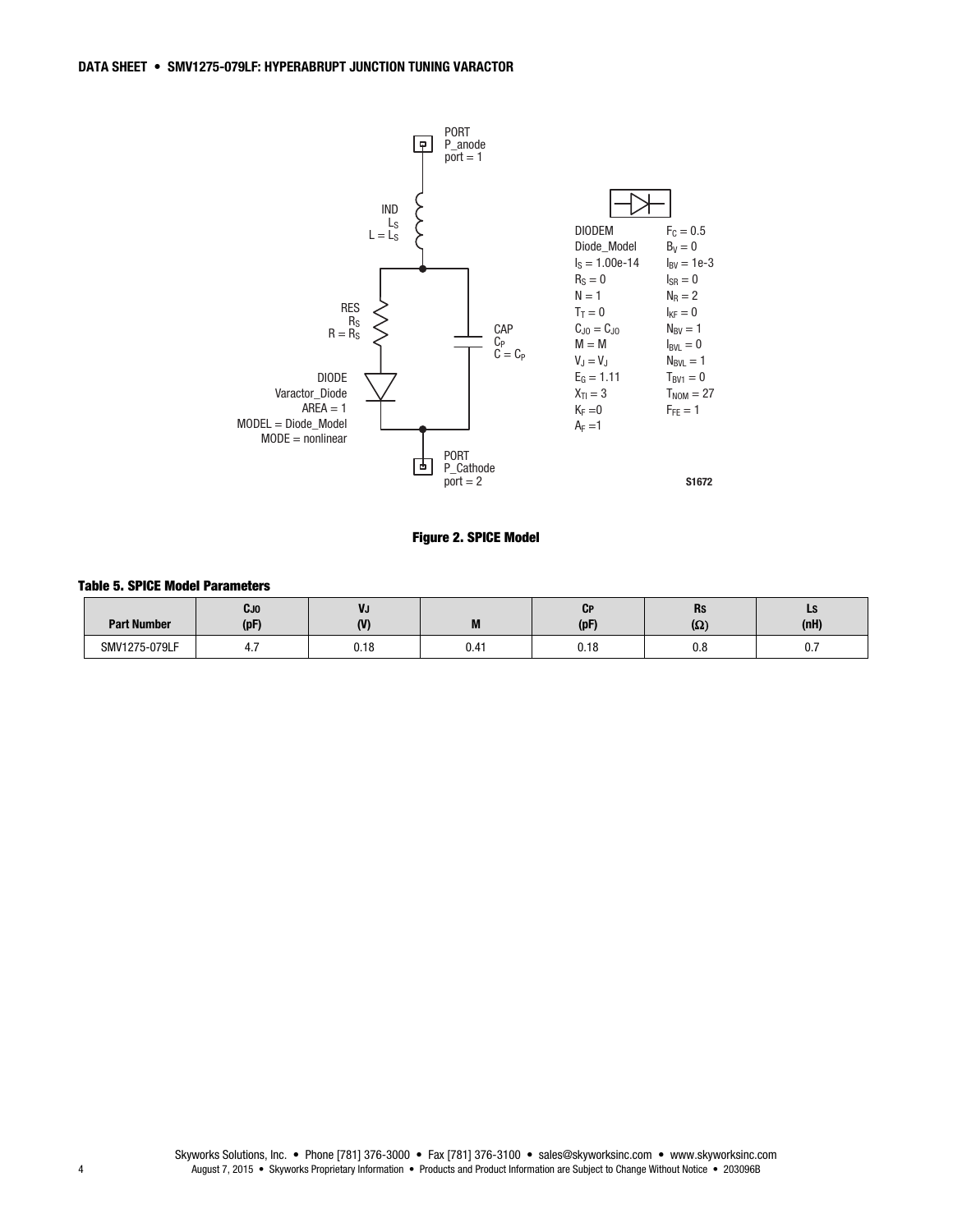

Figure 3. SC-79 Package Dimensions





Skyworks Solutions, Inc. • Phone [781] 376-3000 • Fax [781] 376-3100 • sales@skyworksinc.com • www.skyworksinc.com 203096B • Skyworks Proprietary Information • Products and Product Information are Subject to Change Without Notice • August 7, 2015 5